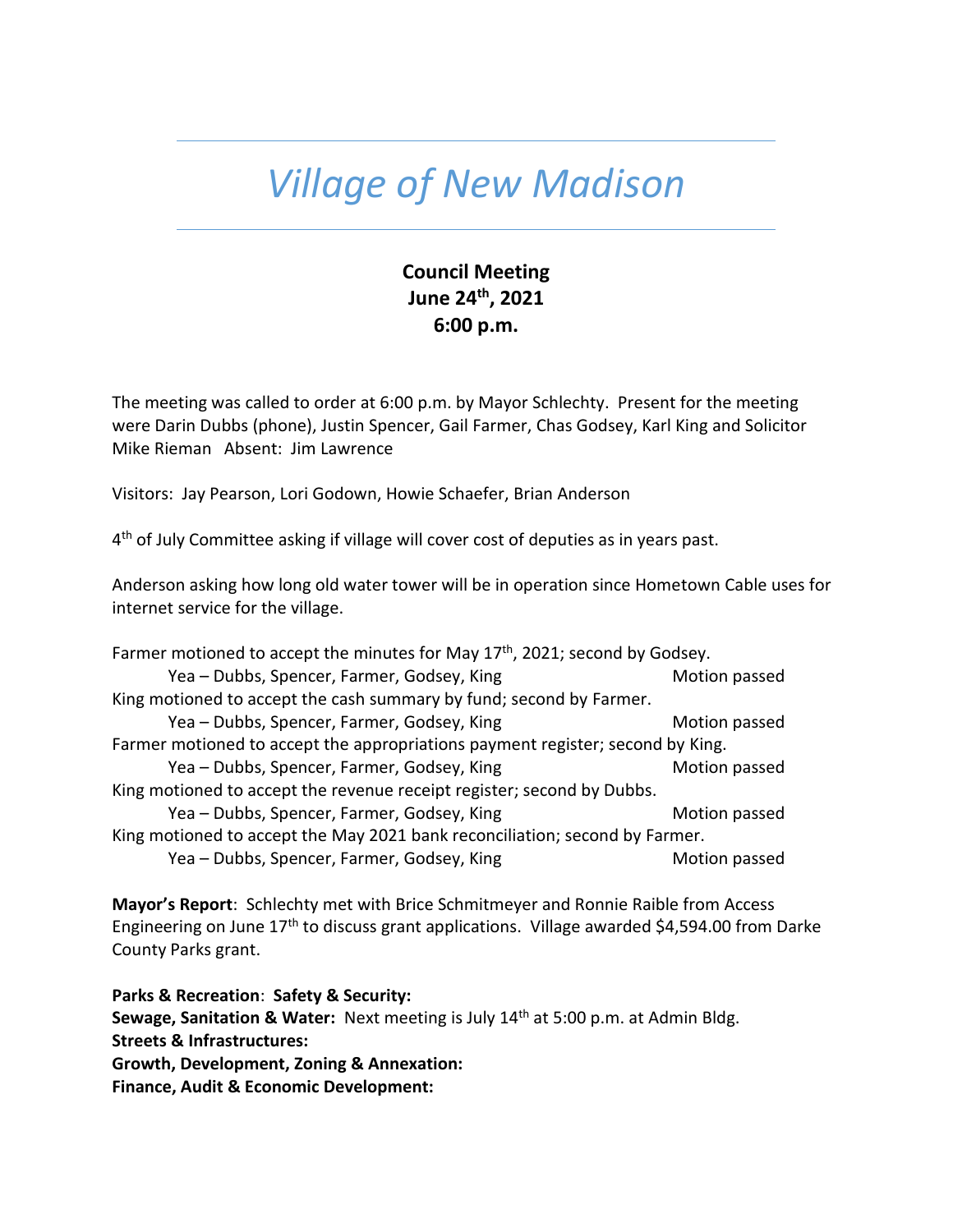**Personnel:** 

**Cemetery: Fire Department: Rescue Squad**:

**Fiscal Officer Report:** Spectrum completed installation of new phones. 2019-2020 Audit has been pushed back a few weeks. Village website delay in updating. 2022 Budget includes additional funds for legal fees to use towards nuisance property issues and funds to be used for parks.

**Unfinished Business:** Dubbs motioned to suspend the rules and read by title 2<sup>nd</sup> and 3<sup>rd</sup> time Resolution 2021-10 proceeding with submission of the question of levying a 1.00 mill renewal fire levy tax in excess of the ten-mill limitations for the purpose of meeting current expenses related to fire services in the Village of New Madison, Ohio pursuant to Ohio Revised Code 5705.19 and to proceed with certification to the Board of Elections and declaring an emergency; second by King.

| Yea - Dubbs, Spencer, Farmer, Godsey, King                                    | Motion passed |
|-------------------------------------------------------------------------------|---------------|
| Dubbs motioned to declare Resolution 2021-10 an emergency; second by Spencer. |               |
| Yea - Dubbs, Spencer, Farmer, Godsey, King                                    | Motion passed |
| Dubbs motioned to adopt Resolution 2021-10; second by Spencer.                |               |
| Yea - Dubbs, Spencer, Farmer, Godsey, King                                    | Motion passed |

Spencer recommended to council to move forward with Doss Business for security cameras. Spencer motioned to approve the Doss Business quote for security cameras at \$2,338.00; second by Godsey.

Yea – Dubbs, Spencer, Farmer, Godsey, King Motion passed Motion passed

New Business: Dubbs motioned to suspend the rules and read by title 2<sup>nd</sup> & 3<sup>rd</sup> time Resolution 2021-09 adopting the budget of the Village of New Madison, Ohio, for the fiscal year beginning January 1, 2022, submitting the same to the County Auditor and declaring an emergency; second by King.

| Yea - Dubbs, Spencer, Farmer, Godsey, King                                    | Motion passed |
|-------------------------------------------------------------------------------|---------------|
| Dubbs motioned to declare Resolution 2021-09 an emergency; second by Spencer. |               |
| Yea - Dubbs, Spencer, Farmer, Godsey, King                                    | Motion passed |
| Dubbs motioned to adopt Resolution 2021-09; second by Spencer.                |               |
| Yea - Dubbs, Spencer, Farmer, Godsey, King                                    | Motion passed |

King motioned to approve the  $1<sup>st</sup>$  reading of Resolution 2021-06 authorizing the Mayor of the Village of New Madison to prepare and submit application to participate in the Ohio Public Works Commission state capital improvement and/or local transportation improvement programs and to execute contracts as required; second by Spencer.

| Yea - Dubbs, Spencer, Farmer, Godsey, King | Motion passed |
|--------------------------------------------|---------------|
|--------------------------------------------|---------------|